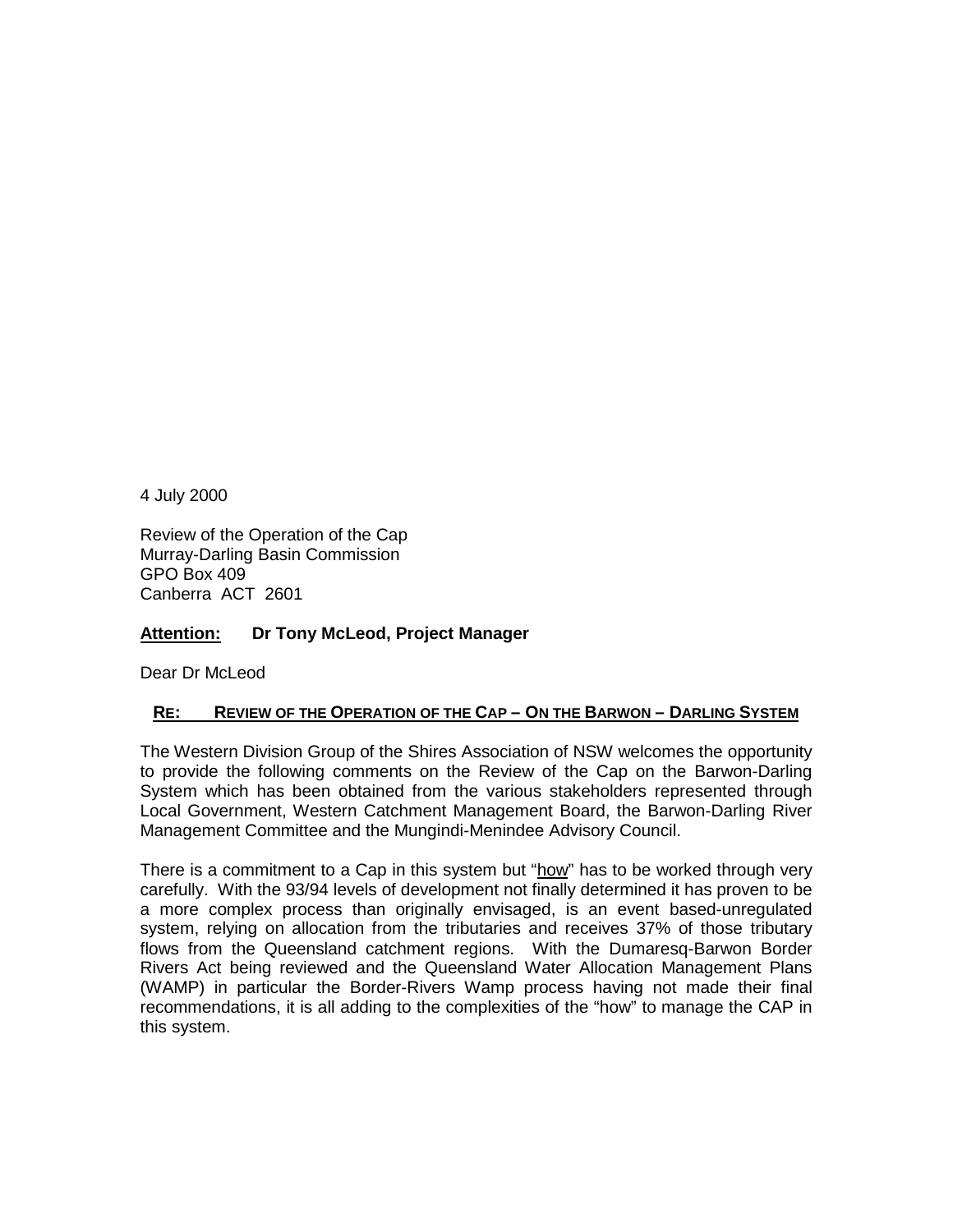Please find attached comments in the seven sections as requested and please do not hesitate to contact me if you have any further queries.

Yours Sincerely

Clr Jenny McLellan President Western Division Group of the Shires Association of NSW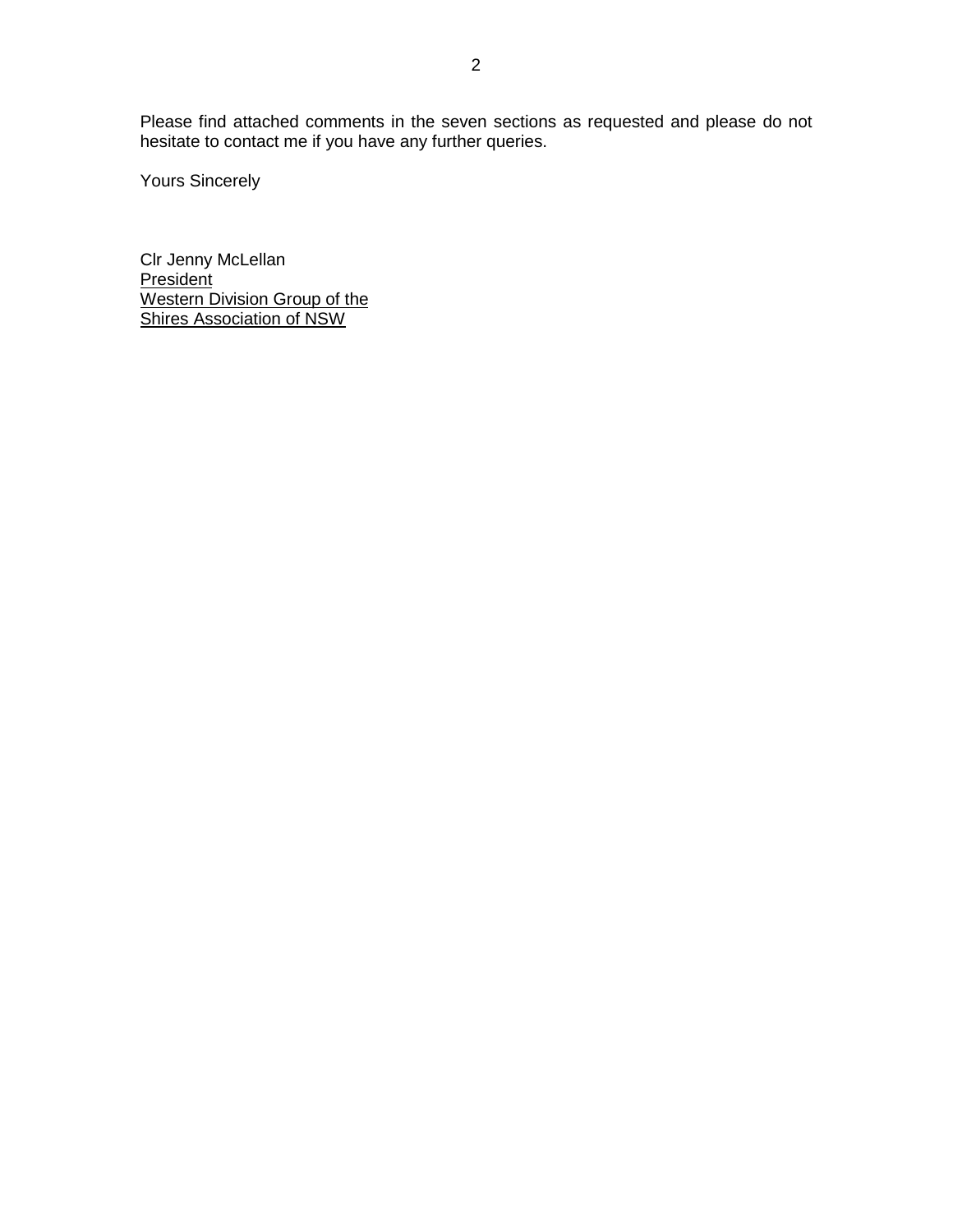## **REVIEW OF THE OPERATION OF THE CAP**

*RESPONSE SHEET FOR COMMENTS ON DRAFT REPORT*

The March 2000 draft report on the **Review of the Operation of the Cap** by the Cap Project Board to the Murray-Darling Basin Ministerial Council is now available for public comment. Comments on the draft report are due by **10 July 2000**.



**RRA** 

S **COMMISSION**  The draft report, and further copies of this response sheet, is available from the Murray-Darling Basin Commission and from the Commission's web site:

**www.mdbc.gov.au**

If you wish, you may use this form to tell us what you think about the position of the Cap Project Board in their report on the Review of the Operation of the Cap. If there is insufficient space on the form, you may add additional sheets or write a separate submission.

The draft report will be modified to reflect comments received and a final report on the Review of the Operation of the Cap will be presented to Ministerial Council Meeting 29 in August 2000.

Those who provide comments will receive a copy of the final Report once it has been approved by the Ministerial Council.

| <b>COMMENTS BY:</b>     |                                                                                                                                                  |
|-------------------------|--------------------------------------------------------------------------------------------------------------------------------------------------|
| <b>CONTACT DETAILS:</b> | Jenny McLellan<br><b>Western Division of the Shires Association</b><br>PO Box 125, Brewarrina NSW 2839<br>Ph: 02) $68392106$ Fax: 02) $68392100$ |
| DATE:                   | 4 July 2000                                                                                                                                      |

The deadline for comment is **10 July 2000.**

Comments (by e-mail if possible – this response sheet is available electronically on the Commission's web site) should be directed to:

- Murray-Darling Basin Commission Tel: 02 6279 0144 GPO Box 409 Fax: 02 6230 7579 CANBERRA ACT 2601 Email: tony.mcleod@mdbc.gov.au
	- Review of the Operation of the Cap Attn: Dr Tony McLeod, Project Manager
- or your local member of the Community Advisory Committee (CAC). Those comments made via the CAC that are received prior to **Friday 16 June 2000** will be considered at CAC Meeting 24 – 27 June 2000.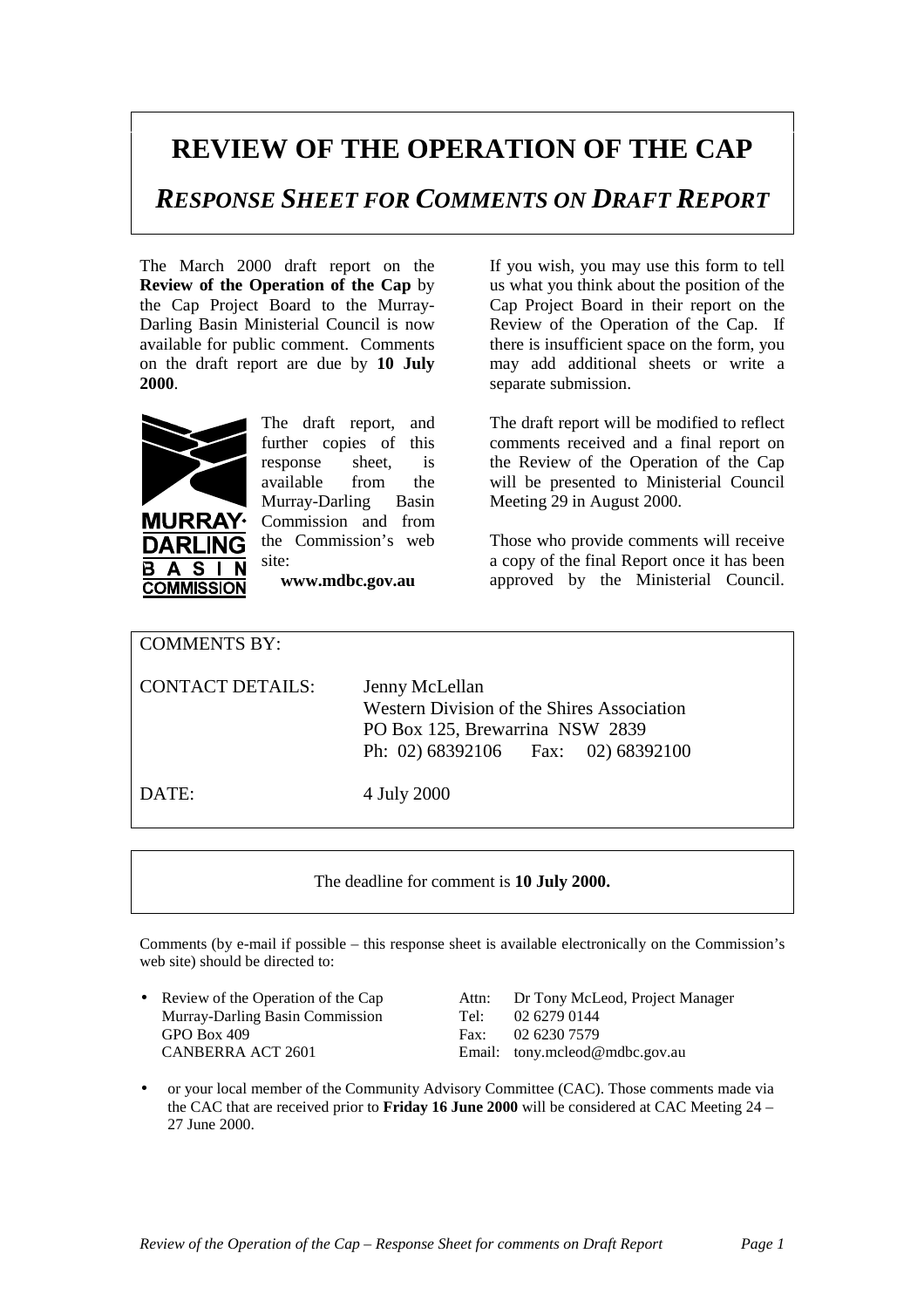|                                     | Cap Project Board Position                                                                                                                                                                                                                                                                                                                                                          | Comment                                                                                                                                                                                                                                                                                                                                                                                                                                                                                                                                                                                                                                                                                                                                                                                                                                                                                                                                                                                                                                                                                                                                                                                                                                                                                                                                                                                                |
|-------------------------------------|-------------------------------------------------------------------------------------------------------------------------------------------------------------------------------------------------------------------------------------------------------------------------------------------------------------------------------------------------------------------------------------|--------------------------------------------------------------------------------------------------------------------------------------------------------------------------------------------------------------------------------------------------------------------------------------------------------------------------------------------------------------------------------------------------------------------------------------------------------------------------------------------------------------------------------------------------------------------------------------------------------------------------------------------------------------------------------------------------------------------------------------------------------------------------------------------------------------------------------------------------------------------------------------------------------------------------------------------------------------------------------------------------------------------------------------------------------------------------------------------------------------------------------------------------------------------------------------------------------------------------------------------------------------------------------------------------------------------------------------------------------------------------------------------------------|
| Ecological Sustainability of Rivers | The Project Board has<br>concluded that the Cap has<br>been an essential first step in<br>providing for the environmental<br>sustainability of the river system<br>of the Basin. Without the Cap,<br>there would have been a<br>significantly increased risk that<br>the environmental degradation of<br>the river system of the Murray-<br>Darling Basin would have been<br>worse. | The introduction of the Cap was done in<br>an ad hoc manner in 1995 with the first<br>Audit document which was based on<br>elementary information. Since that time,<br>very little has been done to obtain<br>additional information to verify that the<br>Murray-Darling Basin was under the<br>degree of risk specified, or that the Cap<br>was based purely on the precautionary<br>No consideration has been<br>principle.<br>given to the fact that the population is<br>million<br>people<br>now<br>19<br>and<br>it<br>is i<br>impossible to maintain the environment<br>in the form that existed 200 years ago or<br>even 20 years ago. There is a need for<br>a more practical approach to the fact<br>increased<br>population<br>that<br>requires<br>ongoing development and<br>resource<br>management, as well as maintaining the<br>environment. It is felt the environmental<br>flow rules implemented in the respective<br>valleys<br>where<br>designed<br>to<br>satisfy<br>ecological requirements.<br>It is also felt the CAP is being introduced<br>to create more water to address the<br>problems<br>the<br>salinity<br>created<br>in<br>Southern rivers in particular by poor<br>Government and Departmental policy<br>and supervision, with no consideration<br>being given to existing future plans by<br>water users as it is a finite resource and<br>must be used more wisely. |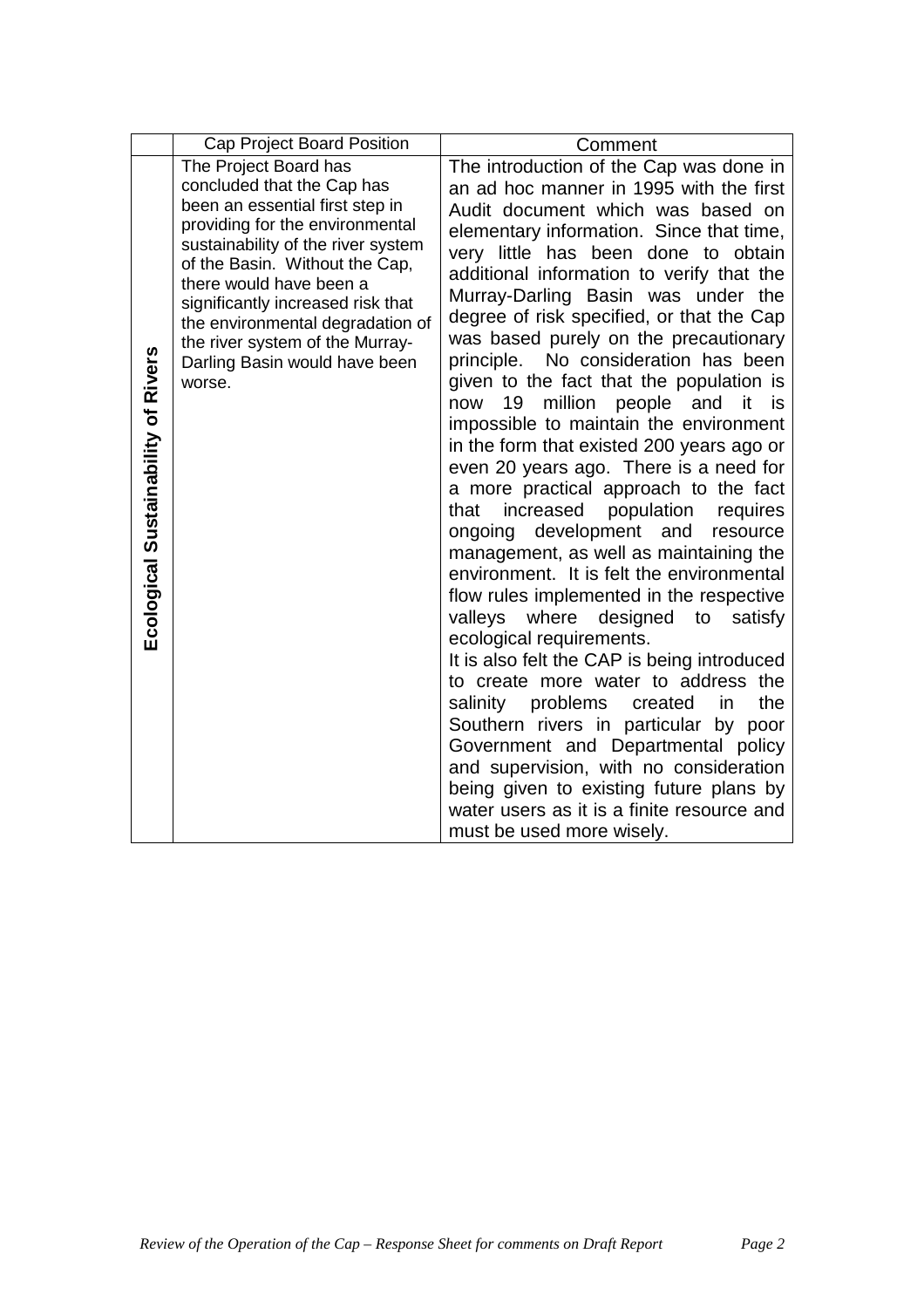|  | Cap Project Board Position                                     | Comment                                                                                            |
|--|----------------------------------------------------------------|----------------------------------------------------------------------------------------------------|
|  | However, the Project Board has                                 | At no time to date has there been any                                                              |
|  | concluded that there is no                                     | determination of the environmental                                                                 |
|  | certainty that the Cap on                                      | needs other than to state that all flows                                                           |
|  | diversions at its current level                                | are required for this purpose.<br>Until                                                            |
|  | represents a sustainable level of                              | such time as the Qld section of the                                                                |
|  | diversions – the level at which it is                          | catchment is controlled and managed,                                                               |
|  | set being that which existed at the                            | it will be impossible to decide whether                                                            |
|  | time when it was decided to                                    | more or less water can be made                                                                     |
|  | introduce a Cap. Further, the                                  | available for extraction. The whole                                                                |
|  | Project Board recommends that as                               | process needs to be considered on the                                                              |
|  | better information informs our                                 | basis<br>the<br>available                                                                          |
|  | management of the Basin's<br>resources, the level at which the | sharing<br>Οf                                                                                      |
|  | Cap is set should continue to be                               | resources in the most practical way to                                                             |
|  | refined to reflect our increased                               | provide the<br>most benefit<br>for<br>all                                                          |
|  | understanding. It is likely that such                          | rather<br>than<br>all<br>concerned<br>giving                                                       |
|  | refinements may lead to the                                    | preference<br>unknown<br>and<br>to<br>an                                                           |
|  | lowering of the level of the Cap in                            | undetermined<br>environmental                                                                      |
|  | some valleys. Indeed, some                                     | requirement<br>and<br>the<br>surely                                                                |
|  | jurisdictions have already                                     | Precautionary Principle should apply in                                                            |
|  | increased the environment's                                    | this situation. We must all be aware                                                               |
|  | share, via access restrictions in                              | that we are controlled by nature in                                                                |
|  | addition to that required by the                               | regard to the basic availability of water                                                          |
|  | Cap, as part of their longer-term                              | and priority needs to be given to                                                                  |
|  | direction of improved water                                    | developing a "sharing" policy.                                                                     |
|  | management.                                                    | There are community thoughts that it                                                               |
|  |                                                                | could also lead to raising the level of                                                            |
|  |                                                                | CAP in some valleys. This should also                                                              |
|  | Ecological Sustainability of Rivers                            | include mitigation strategies to achieve                                                           |
|  |                                                                | the best ecological outcomes in the                                                                |
|  |                                                                | Basin as a whole and in individual                                                                 |
|  |                                                                | valleys, socio and economic outcomes                                                               |
|  |                                                                | must also be taken into account in any                                                             |
|  |                                                                | management strategies.                                                                             |
|  |                                                                | The average annual flow over 100                                                                   |
|  |                                                                | years is 1.6 million megalitres in the                                                             |
|  |                                                                | Barwon-Darling River. With present                                                                 |
|  |                                                                | diversions at close<br>300,000<br>to                                                               |
|  |                                                                | megalitres, this constitutes 18% of                                                                |
|  |                                                                | total flows, which in relation to other                                                            |
|  |                                                                | rivers is very small but the broader                                                               |
|  |                                                                | context of floodplain effects must also                                                            |
|  |                                                                | be considered, not just the river                                                                  |
|  |                                                                | channels.                                                                                          |
|  |                                                                | Removing all sleeper and<br>dozer                                                                  |
|  |                                                                | licences by compensation means only                                                                |
|  |                                                                | could be one option for allowing                                                                   |
|  |                                                                | present development<br>be<br>to                                                                    |
|  |                                                                | sustainable.                                                                                       |
|  |                                                                | Regulated rivers may have further                                                                  |
|  |                                                                | CAP shrinkage (with dam storage                                                                    |
|  |                                                                | headwaters) and reduction of "off                                                                  |
|  |                                                                |                                                                                                    |
|  |                                                                | allocation" pumping, but unregulated                                                               |
|  |                                                                | Review of the Operation of the Cap - Response Sheely steems engineers. BBFN/PRED arling could apos |
|  |                                                                | sustain any further shrinkage.                                                                     |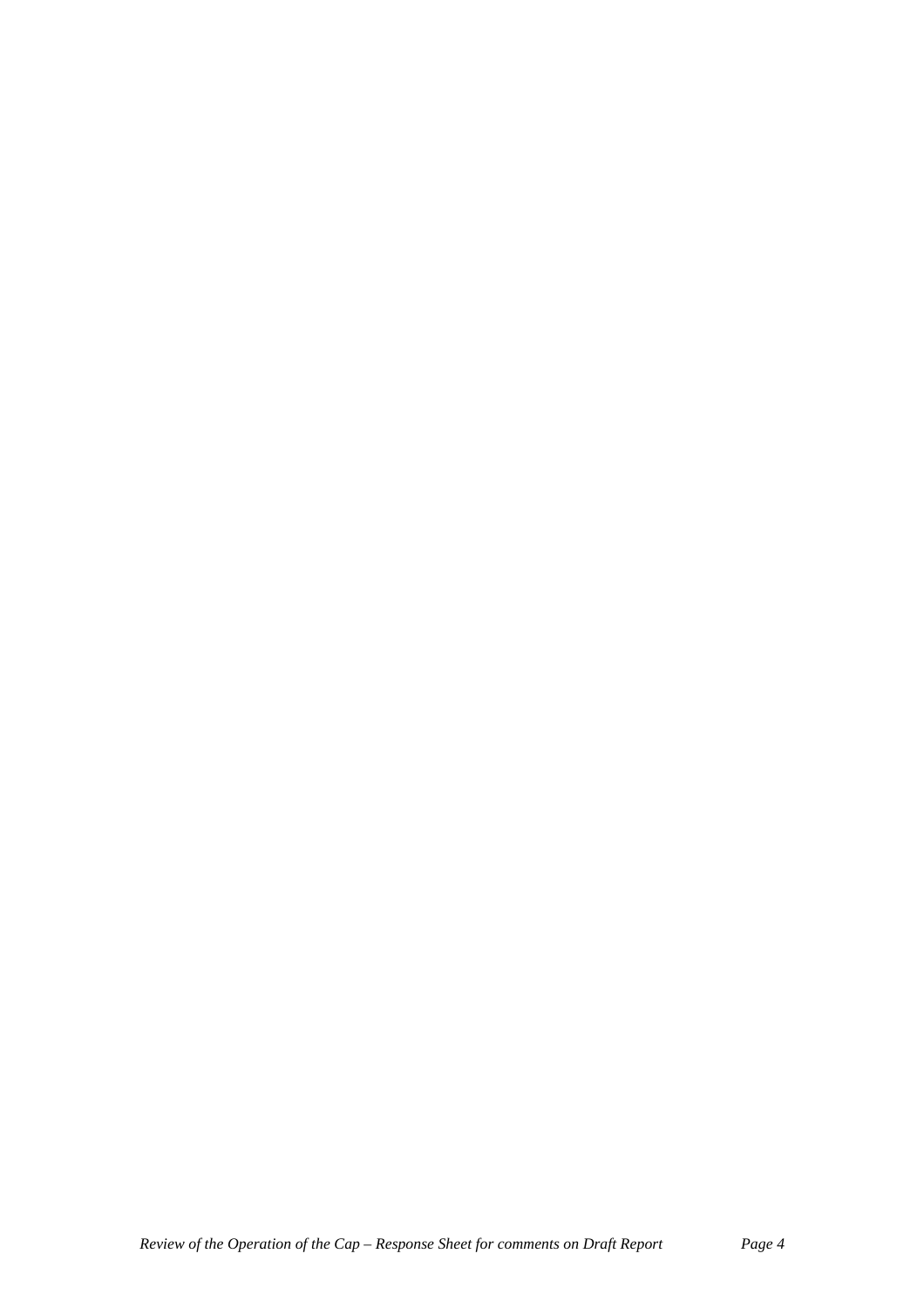|                                 | Cap Project Board Position                                                                                                                                                                                                                                                                                                                                       | Comment                                                                                                                                                                                                                                                                                                                                                                                                                                                                                                                                                                                                                                                                                                                                                                                                                                                                                                                                                                                                                                                            |
|---------------------------------|------------------------------------------------------------------------------------------------------------------------------------------------------------------------------------------------------------------------------------------------------------------------------------------------------------------------------------------------------------------|--------------------------------------------------------------------------------------------------------------------------------------------------------------------------------------------------------------------------------------------------------------------------------------------------------------------------------------------------------------------------------------------------------------------------------------------------------------------------------------------------------------------------------------------------------------------------------------------------------------------------------------------------------------------------------------------------------------------------------------------------------------------------------------------------------------------------------------------------------------------------------------------------------------------------------------------------------------------------------------------------------------------------------------------------------------------|
|                                 | The Project Board considers that                                                                                                                                                                                                                                                                                                                                 | This evidence may be true for the                                                                                                                                                                                                                                                                                                                                                                                                                                                                                                                                                                                                                                                                                                                                                                                                                                                                                                                                                                                                                                  |
| Economic and Social Impacts     | there is compelling evidence that<br>the Cap has already delivered<br>significant economic and social<br>benefits to the Basin community<br>and that the net benefit will<br>increase over time.                                                                                                                                                                 | Basin. However, there is also evidence<br>that CAP could be to the detriment of<br>some individual valley communities and<br>the CAP diversion suggested figures<br>has severe implications for the Barwon-<br>Darling System communities.<br>There is no conclusive data to provide<br>justification for this comment and it has<br>been proven by independent surveys<br>that if the CAP proposals become<br>totally effective, some smaller rural<br>communities and small family operated<br>enterprises will not remain viable or<br>exist. In particular, in the Western part<br>of NSW this will lead to a major<br>reduction in rural incomes and local                                                                                                                                                                                                                                                                                                                                                                                                    |
|                                 |                                                                                                                                                                                                                                                                                                                                                                  | community's economic base for some<br>will be severely impacted upon.                                                                                                                                                                                                                                                                                                                                                                                                                                                                                                                                                                                                                                                                                                                                                                                                                                                                                                                                                                                              |
| ial Impacts<br>Economic and Soc | The results of research<br>conducted for the Review make it<br>clear that, in the absence of the<br>Cap, the erosion of security of<br>supply for irrigators and other<br>users would have been<br>significant. These analyses were<br>performed on several systems<br>across the Basin reflecting<br>diverse agricultural practices and<br>climatic conditions. | Until such time as property and water<br>rights are determined in the manner<br>required by COAG there will be no<br>changes to security of supply for<br>irrigators on regulated sections of<br>rivers. There is no security of supply to<br>irrigators on unregulated rivers as they<br>are dependent on rainfall or in the case<br>of the event based Barwon-Darling, on<br>excess flows form regulated tributaries<br>of the Queensland catchment which<br>does not provide any security.<br>Unregulated water users on the<br>Barwon-Darling system had agreed to<br>viable sustainable pumping rules prior<br>to current Government changes and<br>the Mungindi-Menindee Advisory<br>Council had played a significant role in<br>addressing environmental and irrigation<br>problems prior to these changes and<br>also formed the licensing policy that is<br>still current for this system with<br>Government and Department.<br>Due to increased development in some<br>unregulated valleys, erosion of security<br>in some valleys has been significant. |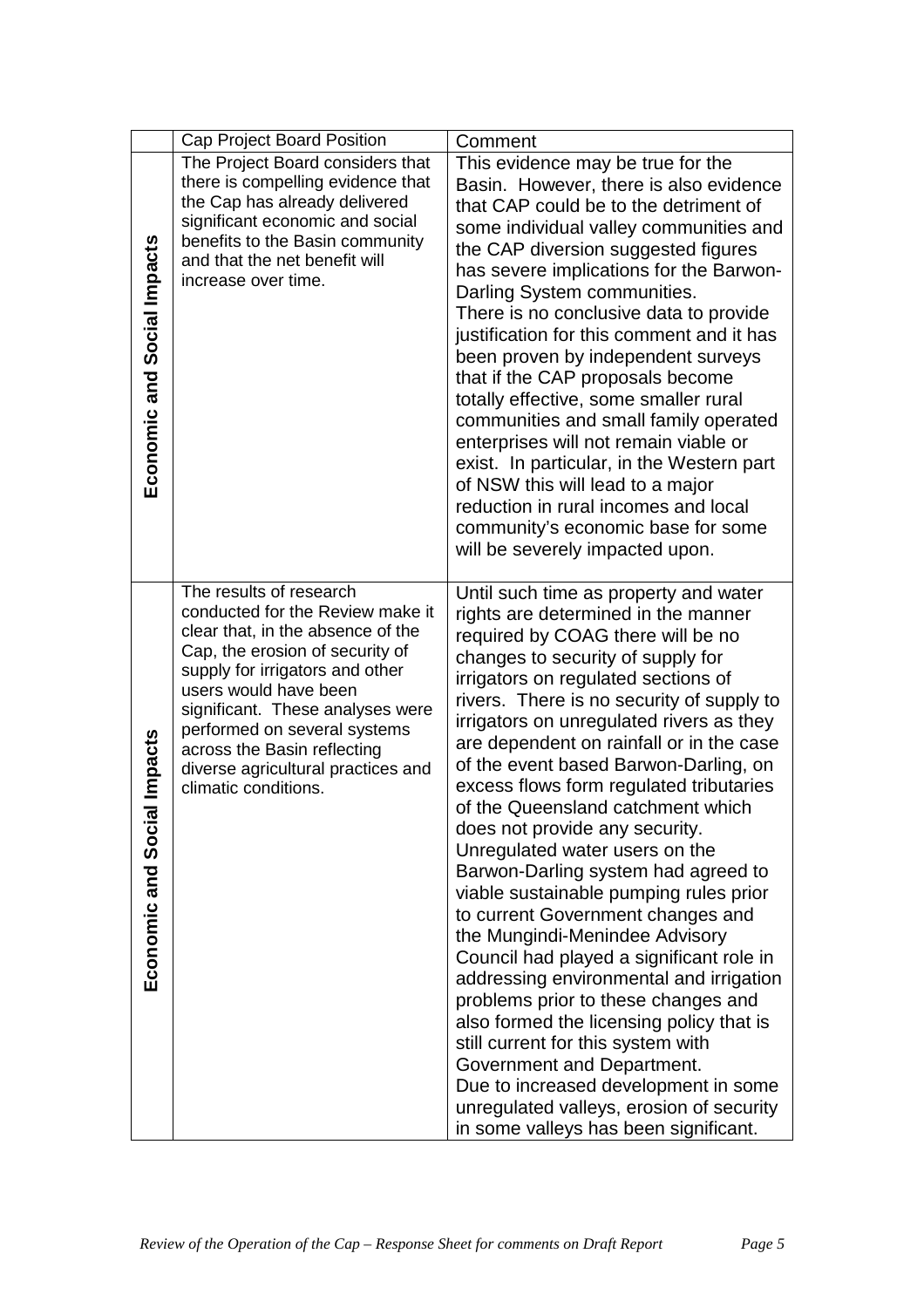|                             | Through guaranteeing security of<br>water supply at the valley level,<br>the Project Board views the Cap<br>as having provided a more certain<br>climate for long-term investment<br>and development, particularly in<br>high value agriculture and value<br>adding processing, as well as<br>providing benefits to the<br>environment.                                                                                              | Unregulated valleys would argue that<br>there is no guarantee of supply. There<br>is no guaranteed security provided by<br>the Cap. It limits the total extraction for<br>a valley system and provides a basis<br>for the sharing of the available water by<br>users, but still directs complete priority<br>to the environment. Long term<br>investment considerations would<br>require great security of supply, such<br>as new storages and better<br>management of the resources. Forcing<br>irrigators to change from conventional<br>crops to high risk and investment crops<br>will cause even greater financial<br>exposure.                                                                                                                                                                                                                                                              |
|-----------------------------|--------------------------------------------------------------------------------------------------------------------------------------------------------------------------------------------------------------------------------------------------------------------------------------------------------------------------------------------------------------------------------------------------------------------------------------|---------------------------------------------------------------------------------------------------------------------------------------------------------------------------------------------------------------------------------------------------------------------------------------------------------------------------------------------------------------------------------------------------------------------------------------------------------------------------------------------------------------------------------------------------------------------------------------------------------------------------------------------------------------------------------------------------------------------------------------------------------------------------------------------------------------------------------------------------------------------------------------------------|
| Economic and Social Impacts | The Project Board considers that<br>the Cap has provided a<br>mechanism for restraining, in an<br>orderly fashion, growth in<br>diversions while enabling<br>economic development to<br>proceed.                                                                                                                                                                                                                                     | There is no doubt that the CAP<br>restrains growth of diversions, where it<br>has been implemented, but in its<br>present form it is also a limiting factor to<br>any thought of economic development.<br>The question would be asked of, how<br>can economic development take place,<br>without growth and there must be more<br>efficient use of resources and farming<br>techniques.                                                                                                                                                                                                                                                                                                                                                                                                                                                                                                           |
|                             | The Project Board recognises that<br>this strong positive conclusion will<br>not be the perception of every<br>stakeholder in the Basin.<br>However, the Project Board<br>concludes that the overall benefit<br>of the Cap, especially from<br>ensuring security of supply at a<br>valley level and providing an<br>environment within which water<br>trading and related reforms could<br>be developed, has been a positive<br>one. | There could be benefits from managing<br>the available resource to each valley<br>and ultimately the whole of the Murray<br>Darling Basin Catchment, but to attain<br>this would require more appropriate<br>controls at State level and a better and<br>more practical approach in the<br>methodologies used by the decision<br>makers in the MDBC. There is a need<br>to go out and consult and communicate<br>with the respective communities and<br>users, and NOT to just support the<br>proposition that all the rivers are<br>degraded and that availability of supply<br>has to be reduced to provide for<br>supposed environmental needs on a<br>purely precautionary basis principle.<br>The main benefits appear to be for the<br>environmental needs and could be at a<br>great loss to the irrigation industry, rural<br>urban communities and small family<br>operated enterprises. |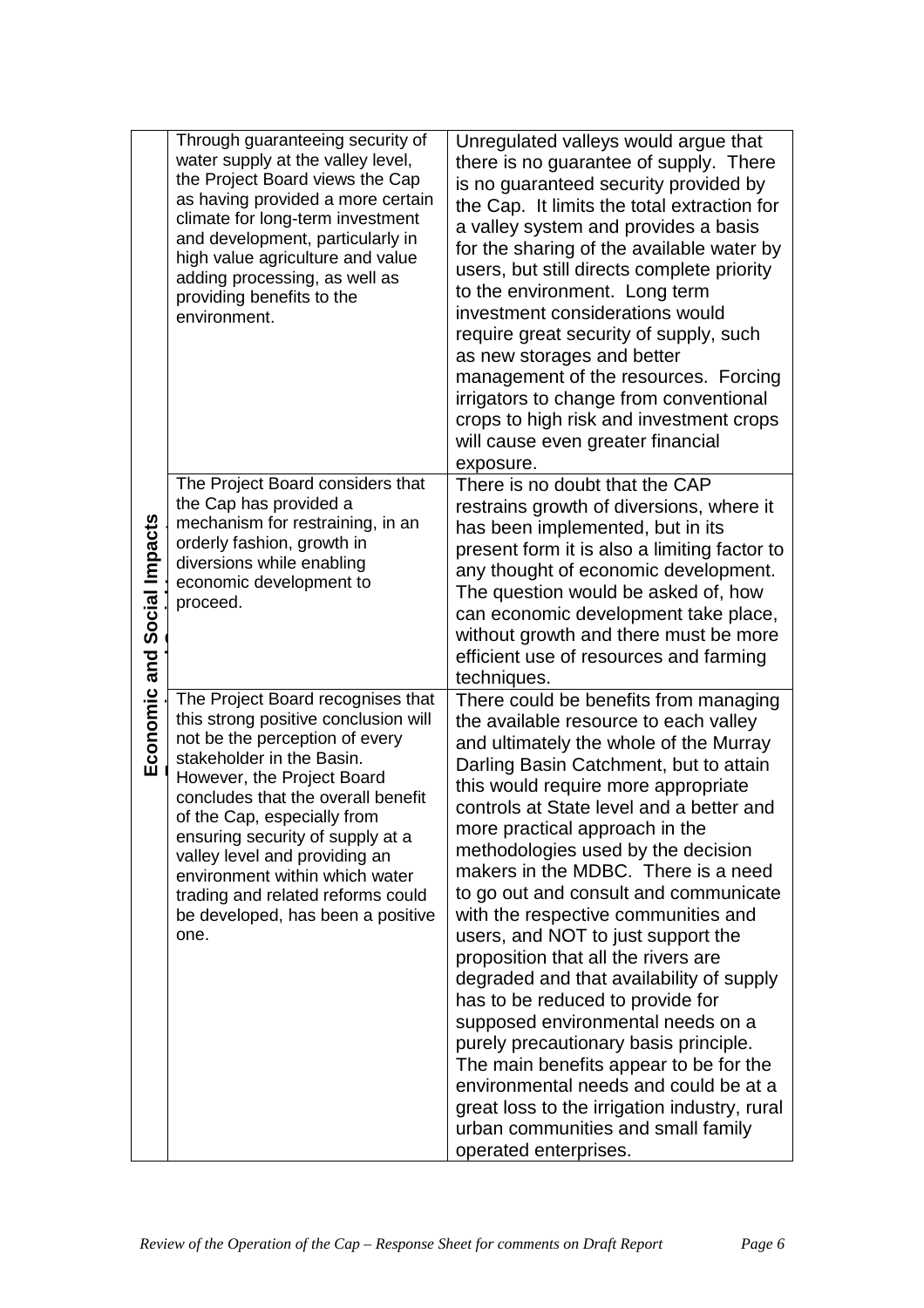|        | <b>Cap Project Board Position</b>                                                                                                                                                                                                                                                                                                                                                                                                                                                                                                                                                                                                                                                                                                                                                                                                                                                                                                                              | <b>Comment</b>                                                                                                                                                                                                                                                                                                                                                                                                                                                                                                                                                                                                                                                                                                         |
|--------|----------------------------------------------------------------------------------------------------------------------------------------------------------------------------------------------------------------------------------------------------------------------------------------------------------------------------------------------------------------------------------------------------------------------------------------------------------------------------------------------------------------------------------------------------------------------------------------------------------------------------------------------------------------------------------------------------------------------------------------------------------------------------------------------------------------------------------------------------------------------------------------------------------------------------------------------------------------|------------------------------------------------------------------------------------------------------------------------------------------------------------------------------------------------------------------------------------------------------------------------------------------------------------------------------------------------------------------------------------------------------------------------------------------------------------------------------------------------------------------------------------------------------------------------------------------------------------------------------------------------------------------------------------------------------------------------|
| Equity | The Project Board identified several<br>equity issues (notably Cap<br>arrangements for Queensland and<br>the ACT) of longstanding duration<br>that require urgent resolution. In<br>addition there are several more<br>recently identified equity issues<br>(floodplain and overland flows and<br>diversions, farm dams and tree<br>plantations) also requiring attention.<br>The effective management of these<br>issues will necessitate a total<br>catchment management approach<br>to water management that<br>embraces both surface and<br>groundwater resources.                                                                                                                                                                                                                                                                                                                                                                                         | Until such time as Queensland and to<br>degree the ACT have<br>lesser<br>a<br>suitable controls on extraction and<br>use of water, it will be impossible to<br>have other States accept the extreme<br>controls being proposed. It is not<br>possible to accept that Queensland<br>extracts 6% of the water in the Basin,<br>as they have no acceptable form of<br>management of diversions available<br>under their present system. Overland<br>diversions are not measured and<br>there are virtually no controls.<br>End of valley flows are an important<br>way to assess total usage in all<br>unregulated rivers, and it is essential<br>that this method of determining<br>extraction is retained as an option. |
| quity  | The Project Board focused on<br>equity issues arising from the<br>implementation of the Cap between<br>jurisdictions and between river<br>valleys within States. In several<br>cases, the submissions received by<br>the Review of the Operation of the<br>Cap raised equity issues that are<br>about the details of implementation<br>within valleys which are outside the<br>jurisdiction of the Murray-Darling<br><b>Basin Commission and Ministerial</b><br>Council processes. The vast<br>majority of such issues related to<br>the recognition of licensed<br>entitlement versus history of use,<br>specifically in New South Wales<br>(the "sleeper/dozer" issue). Such<br>issues need to be dealt with by the<br>particular jurisdiction concerned. In<br>order that all submissions receive<br>appropriate attention, these<br>submissions and that of the CAC<br>have been referred to the<br>appropriate Government for<br>consideration and reply. | The equity issues relating to licences<br>and their history of use are being<br>considered in NSW and Qld by River<br>Management Committees, and need<br>to be dealt with at local valley level.<br>Decisions in this respect should rest<br>with the States - not the MDBC.<br>Licences are an equity issue as they<br>asset to holders<br>and<br>if<br>an<br>are<br>into<br>Governments<br>are<br>not<br>compensation for loss, this issue has<br>to be resolved. Legal rights cannot<br>without<br>unilaterally removed<br>be<br>reaction from holders.                                                                                                                                                             |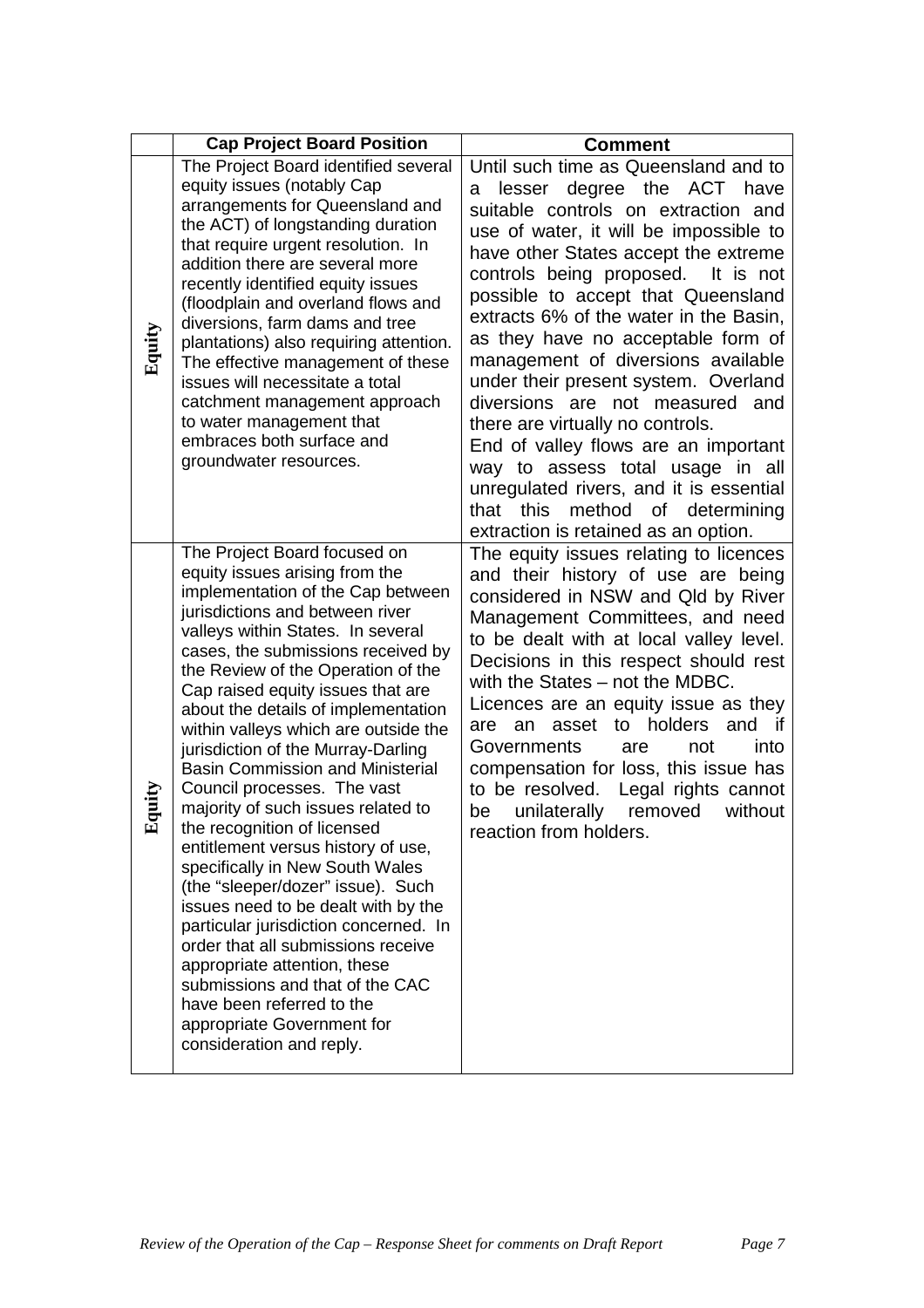| mplementation and Compliance | The work of the Independent Audit<br>Group (IAG) on the ongoing<br>implementation of the Cap and<br>compliance of actual diversions<br>with Cap target diversions has<br>provided a clear direction for the<br>finalisation of the implementation<br>phase of the Cap. The Project<br>Board generally supports the IAG<br>recommendations. | No clear direction for the finalisation<br>of the implementation of the Cap is<br>apparent at this time and there is a<br>need for the Audit Group to seek<br>more opinions from stakeholders or<br>water users, rather than relying on<br>scientific and consultancy opinions<br>which do not appear to understand<br>anything other than the environmental<br>requirements.<br>All extractions should be included, not<br>just the larger properties as surveyed<br>in 1997 for present CAP target<br>diversions.<br>The latest IAG Report criticised the<br>Barwon-Darling for being over CAP in<br>98/99 when 12,000 GL passed<br>through the system. Common sense<br>and logic indicates that this is clearly<br>an ambid conclusion and leads to a<br>back of faith in option proposed to |
|------------------------------|--------------------------------------------------------------------------------------------------------------------------------------------------------------------------------------------------------------------------------------------------------------------------------------------------------------------------------------------|-------------------------------------------------------------------------------------------------------------------------------------------------------------------------------------------------------------------------------------------------------------------------------------------------------------------------------------------------------------------------------------------------------------------------------------------------------------------------------------------------------------------------------------------------------------------------------------------------------------------------------------------------------------------------------------------------------------------------------------------------------------------------------------------------|
|                              | Significantly, effective compliance<br>tools (computer simulation models<br>used to determine Cap target<br>diversions) have not yet been<br>developed and the Project Board<br>recommends that a high priority be<br>given to the finalisation of these<br>models.                                                                        | manage CAP.<br>Until such time as modelling is done<br>by highly competent staff who also<br>have a full understanding of the<br>streams they are dealing with, it will<br>not be possible to obtain acceptable<br>results. Insufficient information on<br>flows due to lack of suitable gauging<br>stations and other technical<br>information sources will reduce the<br>credibility of any modelled results.<br>Resources should be made available<br>to achieve this. All indications have<br>shown that models are prone to<br>human error. This irrigation industry<br>is vital to our countries export, so we<br>cannot rely on such a system.                                                                                                                                           |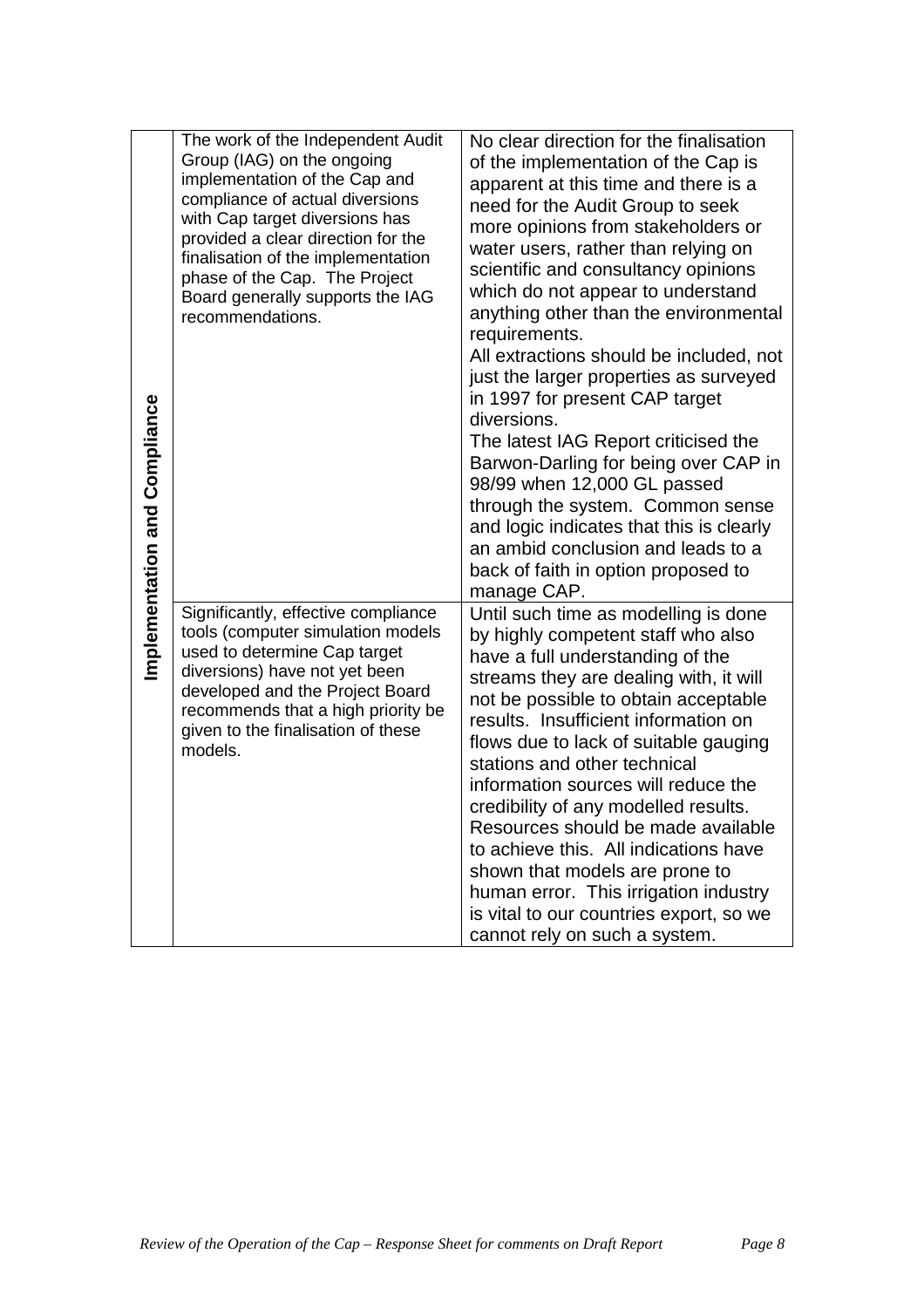| Implementation and Compliance | The Review has found that<br>Victoria and South Australia have<br>complied with the Cap, while<br>Queensland and ACT are yet to<br>complete the establishment of<br>their respective Caps.<br>Nevertheless, it is apparent that<br>in Queensland there has been<br>significant growth in storage<br>which will impact on the water<br>available for alternative<br>consumptive and environmental<br>uses. In New South Wales, the<br>Cap has been breached in the<br>Barwon-Darling system, with<br>other valleys being within Cap<br>limits. | It is not correct to state that the<br>Barwon-Darling system has breached<br>the Cap as to date no Cap figure has<br>been determined by the State Minister<br>for this section and it is still under<br>consideration by the River<br>Management Committee concerned.<br>The original figure quoted in the 1995<br>Audit document was shown as 274 GL<br>and at no time has this figure been<br>exceeded. SA has unreal expectations<br>regarding its share of the available<br>water when it requires that Lake<br>Alexandrina and Lake Albert are kept in<br>an unnatural fresh-water storage<br>condition rather then being returned to<br>their coastal tidal lake situation. This<br>requires nearly 10 times the Cap figure<br>for the Barwon-Darling and has no<br>relationship to the supply of fresh water<br>to Adelaide and much of southern SA.<br>There has been significant growth in<br>development in Queensland.<br><b>There</b><br>has been significant development in the<br>Barwon-Darling since 93/94 of which<br>some occurred between 93/94 and the<br><b>CAP</b><br>of<br>1995.<br>announcement<br>in<br>Consideration should be given to this<br>development being included in CAP. |  |
|-------------------------------|-----------------------------------------------------------------------------------------------------------------------------------------------------------------------------------------------------------------------------------------------------------------------------------------------------------------------------------------------------------------------------------------------------------------------------------------------------------------------------------------------------------------------------------------------|--------------------------------------------------------------------------------------------------------------------------------------------------------------------------------------------------------------------------------------------------------------------------------------------------------------------------------------------------------------------------------------------------------------------------------------------------------------------------------------------------------------------------------------------------------------------------------------------------------------------------------------------------------------------------------------------------------------------------------------------------------------------------------------------------------------------------------------------------------------------------------------------------------------------------------------------------------------------------------------------------------------------------------------------------------------------------------------------------------------------------------------------------------------------------------------------------------------|--|
|                               |                                                                                                                                                                                                                                                                                                                                                                                                                                                                                                                                               |                                                                                                                                                                                                                                                                                                                                                                                                                                                                                                                                                                                                                                                                                                                                                                                                                                                                                                                                                                                                                                                                                                                                                                                                              |  |
|                               | Review of the Operation of the Cap - Response Sheet for comments on Draft Report<br>Page 9                                                                                                                                                                                                                                                                                                                                                                                                                                                    |                                                                                                                                                                                                                                                                                                                                                                                                                                                                                                                                                                                                                                                                                                                                                                                                                                                                                                                                                                                                                                                                                                                                                                                                              |  |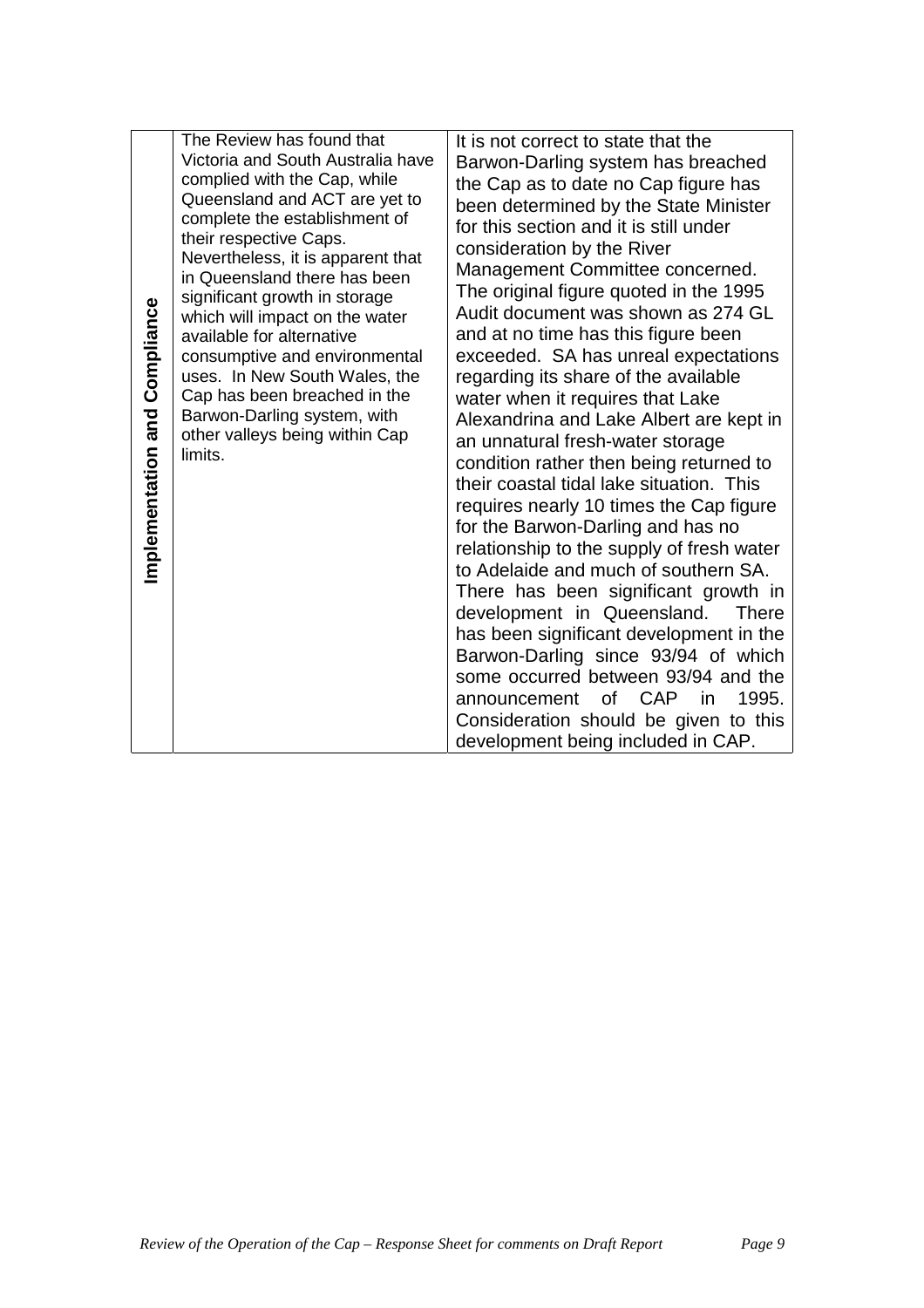|                                                     | Cap Project Board Position                                                                                                                                                                                                                                                                                                                      | Comment                                                                                                                                                                                                                                                                                                                                                                                                                                                                                                                                                                                                                                                                                                                                                                                 |
|-----------------------------------------------------|-------------------------------------------------------------------------------------------------------------------------------------------------------------------------------------------------------------------------------------------------------------------------------------------------------------------------------------------------|-----------------------------------------------------------------------------------------------------------------------------------------------------------------------------------------------------------------------------------------------------------------------------------------------------------------------------------------------------------------------------------------------------------------------------------------------------------------------------------------------------------------------------------------------------------------------------------------------------------------------------------------------------------------------------------------------------------------------------------------------------------------------------------------|
| Basin Agreement<br>Schedule F to the Murray-Darling | The most important challenge<br>in Cap implementation is to<br>finalise the arrangements<br>under "Schedule $F - Cap$ on<br>Diversions" to the Murray-<br>Darling Basin Agreement.<br>This schedule is the primary<br>tool for defining Cap<br>arrangements especially<br>those concerned with<br>assessing compliance and its<br>consequences. | As stated previously - the Barwon-<br>Darling has not exceeded any specified<br>limit<br>extractions<br>Cap<br>and<br>on<br>recommendation VI on the Executive<br>Summary of the Companion Paper<br>should be amended. There is no valid<br>reason for the proposed changes at X1<br>and XII regarding the deletion of the<br>of Valley Flow" option<br>"End<br>for<br>unregulated rivers, as this is the only<br>practical form of control or limitation until<br>there is a better standard of modelling<br>developed when more information is<br>made available for these<br>streams.<br>Clause 17 in Schedule F should not be<br>modified or the reporting requirements<br>initiated until effective management of<br>extractions in Queensland and the ACT<br>have been developed. |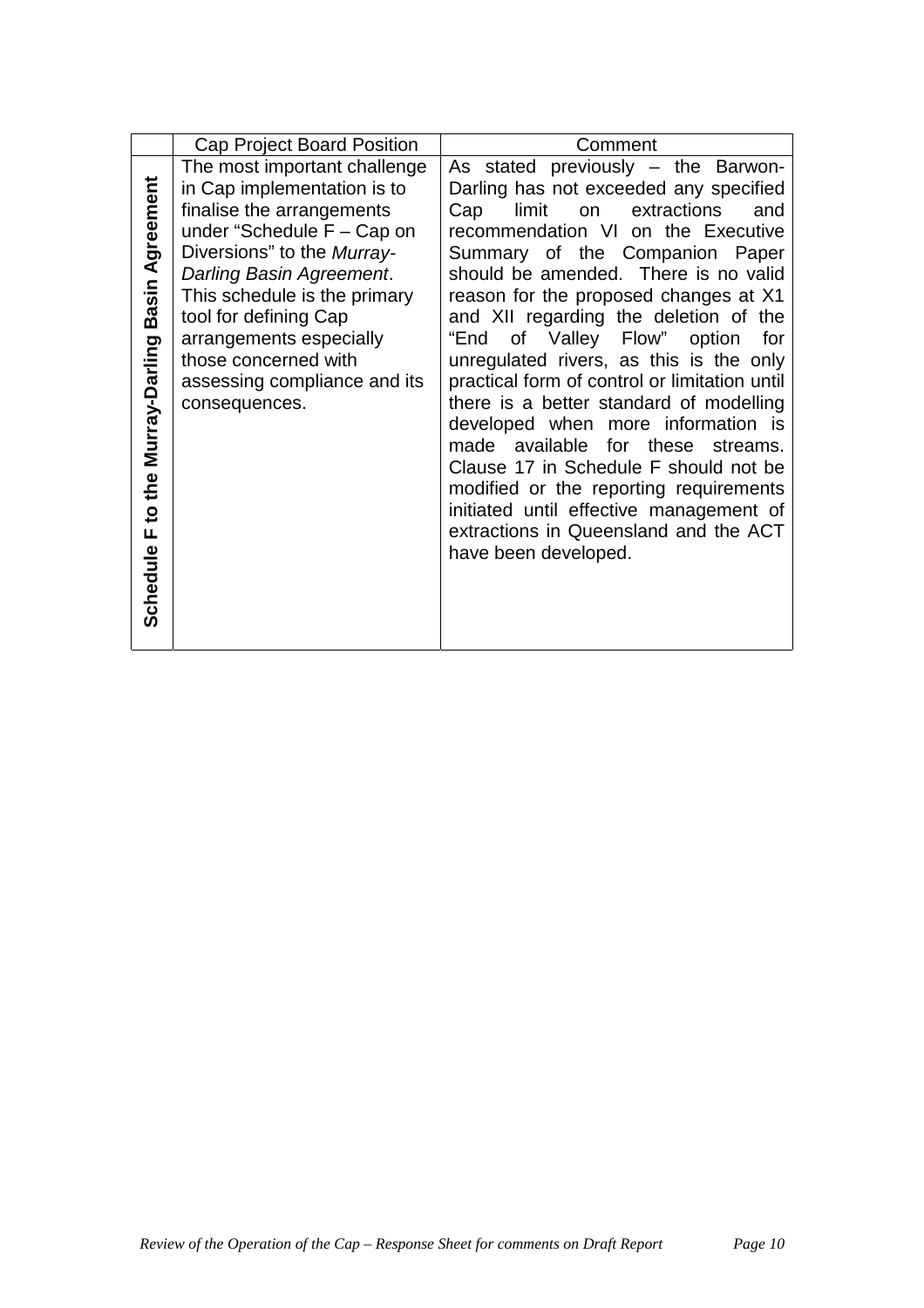|                                                  | With the intent of improving the<br>operation of the Cap through the<br>development of fair and meaningful<br>compliance arrangements, the Project<br>Board invites comments on the<br>following modifications to Schedule F<br>which have been recommended by the<br>IAG: |                                                                                                                                                                                                                                                                                                                                                                                                                                                                                                                                                                                                                                                                                       |
|--------------------------------------------------|----------------------------------------------------------------------------------------------------------------------------------------------------------------------------------------------------------------------------------------------------------------------------|---------------------------------------------------------------------------------------------------------------------------------------------------------------------------------------------------------------------------------------------------------------------------------------------------------------------------------------------------------------------------------------------------------------------------------------------------------------------------------------------------------------------------------------------------------------------------------------------------------------------------------------------------------------------------------------|
| Schedule F to the Murray-Darling Basin Agreement | Removal of references to end-of-<br>$\bullet$<br>valley flows as a method for Cap<br>compliance.                                                                                                                                                                           | As stated above, the end-of-valley flow<br>method of Cap compliance is an<br>effective control for unregulated rivers<br>until such time as more comprehensive<br>information is available to modellers<br>and their techniques are improved.<br>The work and processes needed to<br>arrive at the workable CAP have been<br>than<br>complex<br>originally<br>more<br>envisaged. The end of valley flow<br>option should not be discarded at this<br>stage, as it would be another example<br>of moving goalposts.<br>Despite the<br>reluctance of modellers and water<br>managers, individual flow management<br>may well prove to be the equitable<br>option on unregulated rivers. |
|                                                  | Arrangements for remedial actions<br>٠<br>in the case of Cap exceedence.<br>The recommendation of the IAG is<br>that States be required "to ensure<br>that cumulative diversions are<br>brought back into balance with the<br>cap".                                        | There should be no "payback"<br>requirements for States particularly in<br>respect of unregulated river usage<br>which cannot be effectively measured<br>until all extractions are accurately<br>metered. The Cap figure in itself<br>cannot be positively fixed using the<br>present methods, therefore it should<br>not require payback when the resource<br>depends on changes in natural<br>conditions.                                                                                                                                                                                                                                                                           |
|                                                  | re-setting the commencement date<br>$\bullet$<br>for accounting for diversions under<br>the Cap to start with the 2000/01<br>water year.                                                                                                                                   | <b>The</b><br>date<br>for<br>commencement<br>accounting should not be fixed<br>until<br>Queensland<br>the<br>and<br><b>ACT</b><br>have<br>complied with all requirements                                                                                                                                                                                                                                                                                                                                                                                                                                                                                                              |